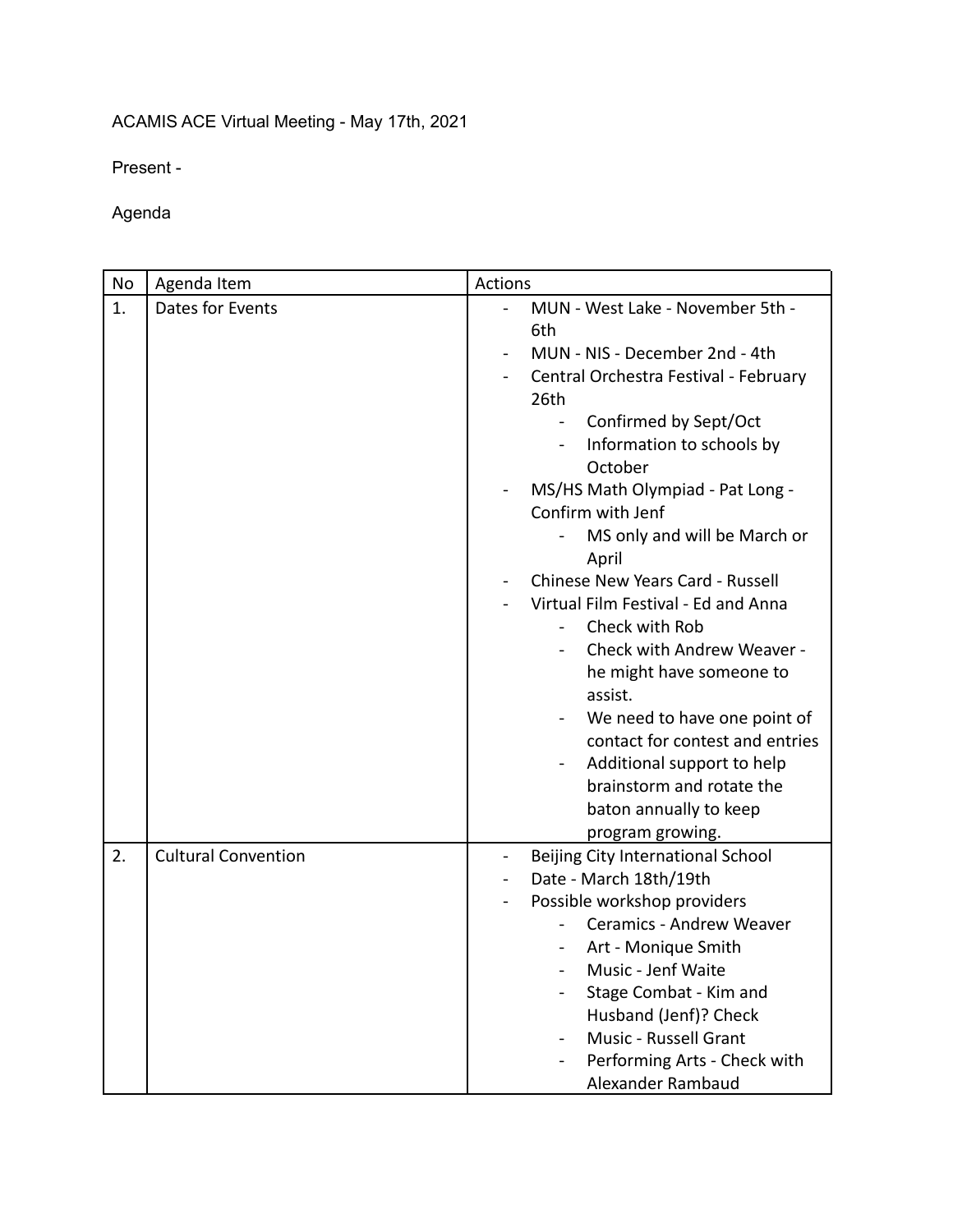|    |                               | Visual Arts - Check with                 |
|----|-------------------------------|------------------------------------------|
|    |                               | Alexander Rambaud                        |
|    |                               |                                          |
|    |                               | Caleb Doyel - Checking with              |
|    |                               | school                                   |
|    |                               | Slam Poetry/Spoken Word -                |
|    |                               | Alexander? Check                         |
|    |                               | Joe - Jenf friend - Trumpet              |
|    |                               | Player/Brass Quartet                     |
|    |                               | Improv - Hutong Contact -                |
|    |                               | <b>Matt Check</b>                        |
|    |                               | Kiki Davenport - Theatre -               |
|    |                               | Andrew Weaver friend Check               |
|    |                               | Annie Philip - Drama -                   |
|    |                               | Devising/ensemble - Check                |
|    |                               | with Anna Yuen                           |
|    |                               | Workshops finalized by end of August     |
|    |                               | Promote to schools end of August         |
|    |                               | Theme for conference? Jenf is offering   |
|    |                               | Journey; maybe a key concept from        |
|    |                               | the IB arts and workshop can link in     |
|    |                               | an SDG if they are interested.           |
|    |                               | Registered by Chinese New Year           |
|    |                               | Jenf send me the information!            |
|    |                               | Any additional expats and work           |
|    |                               | permit needs if outside workshop         |
|    |                               | providers?                               |
|    |                               | Think about the facilities that are      |
|    |                               | available and implementation to help     |
|    |                               |                                          |
|    |                               | determine what workshops can be          |
|    |                               | held in the space.                       |
|    |                               | Workshop leaders will send material      |
|    |                               | needs and put in contact with            |
|    |                               | teachers at BCIS to confirm availability |
|    |                               | Put together a short bio and overview    |
|    |                               | from each workshop for a video to        |
|    |                               | play at each school before/after         |
|    |                               | golden week. Early bird before           |
|    |                               | Christmas/late registration after.       |
|    |                               | Registration will go to students with    |
|    |                               | ranking of workshops                     |
|    |                               | 9 workshops at 2020, ~150 students -     |
|    |                               | 10-15 per workshop                       |
| 3. | <b>ACAMIS Arts Conference</b> | Approved for organization of             |
|    |                               | conference for 2022-2023 school year     |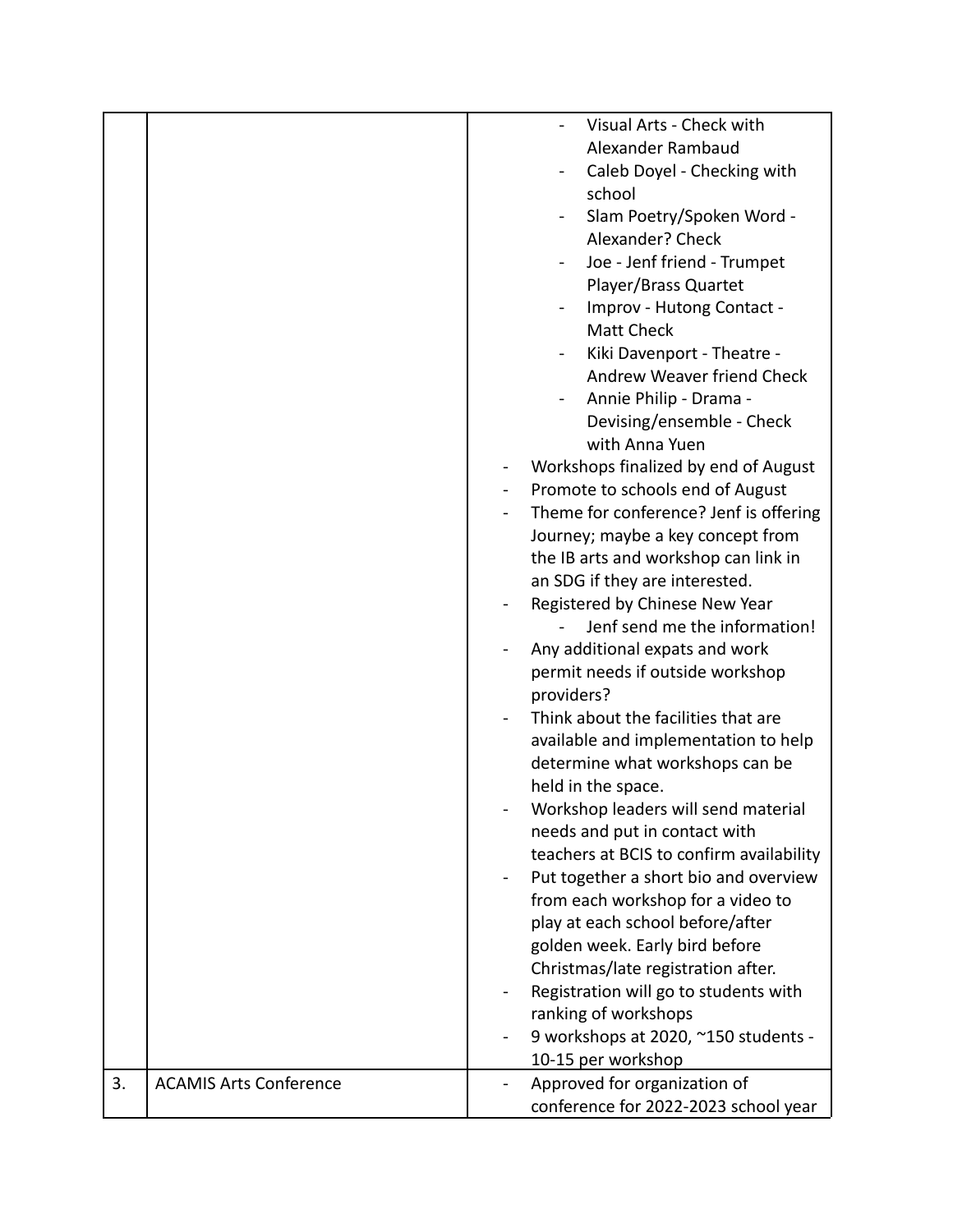|  | <b>Cultural Convention for Arts Teachers</b> |
|--|----------------------------------------------|
|  | Bobby McFarren? Keynote level of             |
|  |                                              |
|  | fame target                                  |
|  | Workshop space with a stimulus and           |
|  | materials for teachers to create with        |
|  | in a mindfulness type exercise               |
|  | Teachers/Experts provide different           |
|  | workshops and teachers sign up for           |
|  | workshops of interests.                      |
|  | Develop committee for workshops              |
|  | Develop committee for advertising            |
|  | and getting people to come                   |
|  | Logo is being worked on                      |
|  | Getting sponsors that are art focused        |
|  | Music equipment                              |
|  | Hair, wigs, makeup                           |
|  | Stage equipment                              |
|  | Visual arts equipment                        |
|  | More arts related stuff!                     |
|  | Committee sponsor organizers                 |
|  | Wenger - Anna                                |
|  | Gary - treasurer for                         |
|  | <b>ACAMIS</b>                                |
|  | <b>Organization Team -</b>                   |
|  | Jenf, Caleb, Matt                            |
|  | Additional volunteers?                       |
|  | Alexander R -                                |
|  | Connecting with                              |
|  | <b>Marriott Hotels</b>                       |
|  | Jenf - W Hotel                               |
|  | Connection                                   |
|  | Holiday Inn and                              |
|  | Novotel - Jenf                               |
|  | Jenf - wine and                              |
|  | artsy popup bar                              |
|  | <b>Edward Swider -</b>                       |
|  | Keynote                                      |
|  | connection                                   |
|  | <b>Russell Grant</b>                         |
|  | Jenf-                                        |
|  | Mongolian                                    |
|  | <b>Music</b>                                 |
|  | connection                                   |
|  | Andrew Weaver                                |